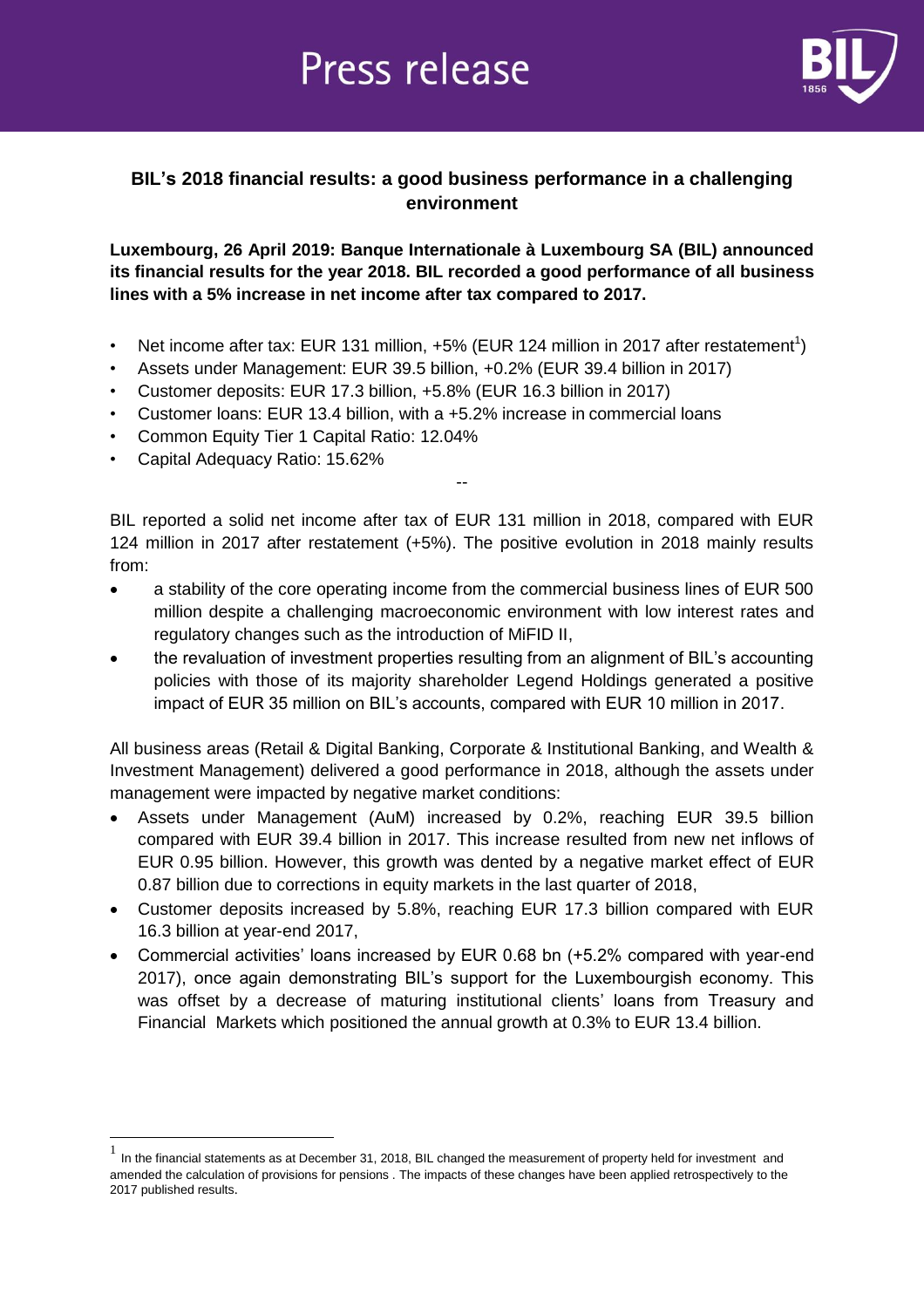"We again delivered good results in 2018 despite challenging market conditions. Looking back at my time as CEO of BIL, I must say that I am very proud of what we have achieved as a team at the Bank over the last five years. I would like to thank the shareholders and the BIL employees for their support and commitment" commented Hugues Delcourt, outgoing CEO.

Marcel Leyers, incoming CEO of BIL, commented: "Going forward, even though global growth is currently slowing, market fundamentals remain strong and we generally retain a positive outlook on the macroeconomic environment. We will continue to invest in strategic areas and to foster innovation and we are confident that our performance will remain robust in the coming years."

Luc Frieden, Chairman of the Board of Directors of BIL Group, added: "2018 was marked by the completion of the acquisition of Precision Capital's majority stake in BIL by Legend Holdings. The combination of the two shareholders, the State of Luxembourg and Legend Holdings, is excellent for BIL and its clients, as it combines a strong and a stable anchoring in Luxembourg and Europe with the technological and international know how of Legend Holdings."

--

**2018 HIGHLIGHTS**

Against the background of a shareholder change and new regulatory requirements, BIL continued to implement its BIL2020 strategy in 2018 with a particular focus on the constant improvement of its client experience, including its digital offering and onboarding as well as the launch of new in-house investment funds. These efforts were recognised externally by the "Best Bank in Luxembourg" award by Global Finance for the third time in a row.

#### **NEW INVESTMENT PRODUCTS**

Regulatory change continued to be a major topic in 2018. MiFID II and PRIIPs entered into force on January 2018 bringing profound changes to the way in which BIL interacts with clients. As a result, clients have been able to benefit from a new, simplified suite of investment products with a new accompanying pricing grid since the beginning of 2018.

As part of its new investment offering, BIL launched 12 new in-house BIL INVEST investment funds in March for use in mandated products and for distribution through execution-only and advisory services. The funds match BIL's asset allocation model and are open for subscription to all clients in Luxembourg, Belgium, France and Germany. These funds will help BIL achieve its BIL 2020 strategy objective of becoming a well-known investment fund brand also available through digital channels in all core markets.

Thanks to the new shareholder Legend Holdings, BIL now has Legend Capital, an outstanding Venture Capital fund manager as a sister company. In order to give its clients the opportunity to benefit from Legend Capital's proven track record, extensive network and unique experience in the Chinese private equity market the bank launched BIL PE I fund of funds that was incorporated in the form of a Reserved Alternative Investment Fund (RAIF) in September 2018. The aim is to offer clients long-term capital appreciation by capturing all Legend Capital's private equity know-how within one single diversified fund.